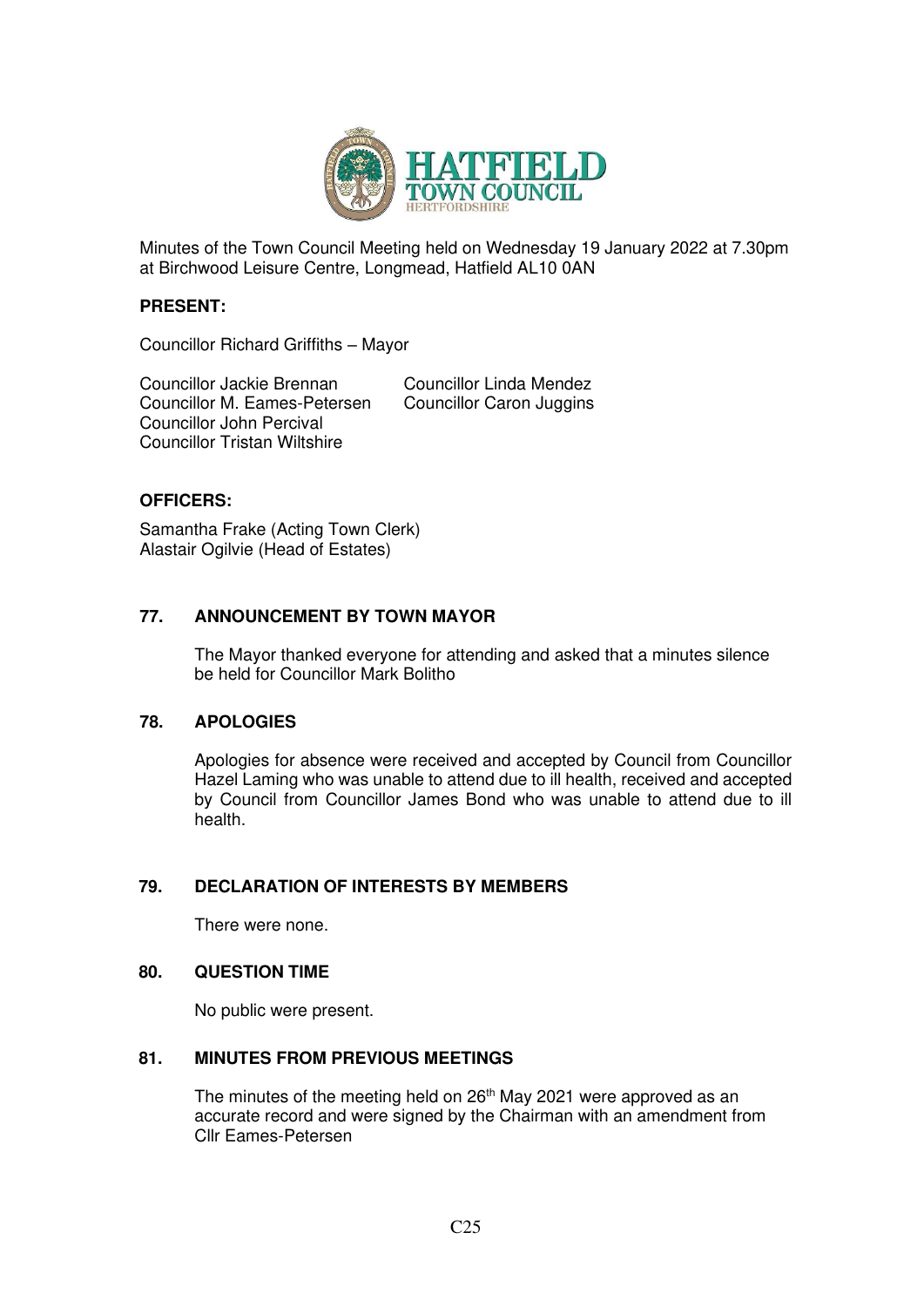## **82. VACANCY**

Members RESOLVED that the Acting Clerk be authorised to advertised the vacancy occasioned by the non-attendance at meetings by the Councillor for Briars Ward if following legal advice the vacancy has to be advertised.

(Action; Acting Town Clerk)

## **83. APPOINTMENT TO OUTSIDE BODIES**

**RESOLVED** that Mr David Young be appointed to The Wellfield Trust

#### **84. PRECEPT**

An amendment to the recommendation of the Resources and Policy Committee held on 8<sup>th</sup> December 2021 was proposed by Cllr Wiltshire which involved using £14,000 from S106 money for this budget therefore raising the precept by 2.8% instead of the original 4%.

Cllr Eames Petersen also put forward a Labour Group Amendment for HTC Budget meeting - 19 January 2022- 0% increase in Precept Labour proposes that Hatfield Town Council allocates £140,000 from the amount of £305,214 received from Bovis in Dec 2020 (from the s106 reserve 1\*) to the general reserve, for grass cutting and maintenance for which this money was intended. This would be released to the Council at the rate of £14,000 each year, to cover maintenance costs for the period from 1 April 2021 to 31 March 2031. This means £28,000 transferred for use by the Council in this 2022/23 Budget year. This will still leave £165,000 in the s106 reserves for any capital spend requirement for replacement of any play equipment required during this period.

This allows enough buffer in the general reserve, for the next year, to require no increase in the precept for HTC council tax in April 2022. A zero % increase in the precept for HTC, is affordable for HTC for this year, and this is proposed, for the sake of our residents, whom we represent".

A vote was taken on amendment for 2.8%, 4 Councillors voted for the amendment and 3 against.

**RESOLVED** that the precept be raised by 2.8% (£2.11 per year)

## **85. TOWN COUNCIL INSURANCE**

Members **RESOLVED** to renew Zurich Insurance for 1 year and for the incoming Town Clerk to renegotiate next year.

(Action; Acting Town Clerk)